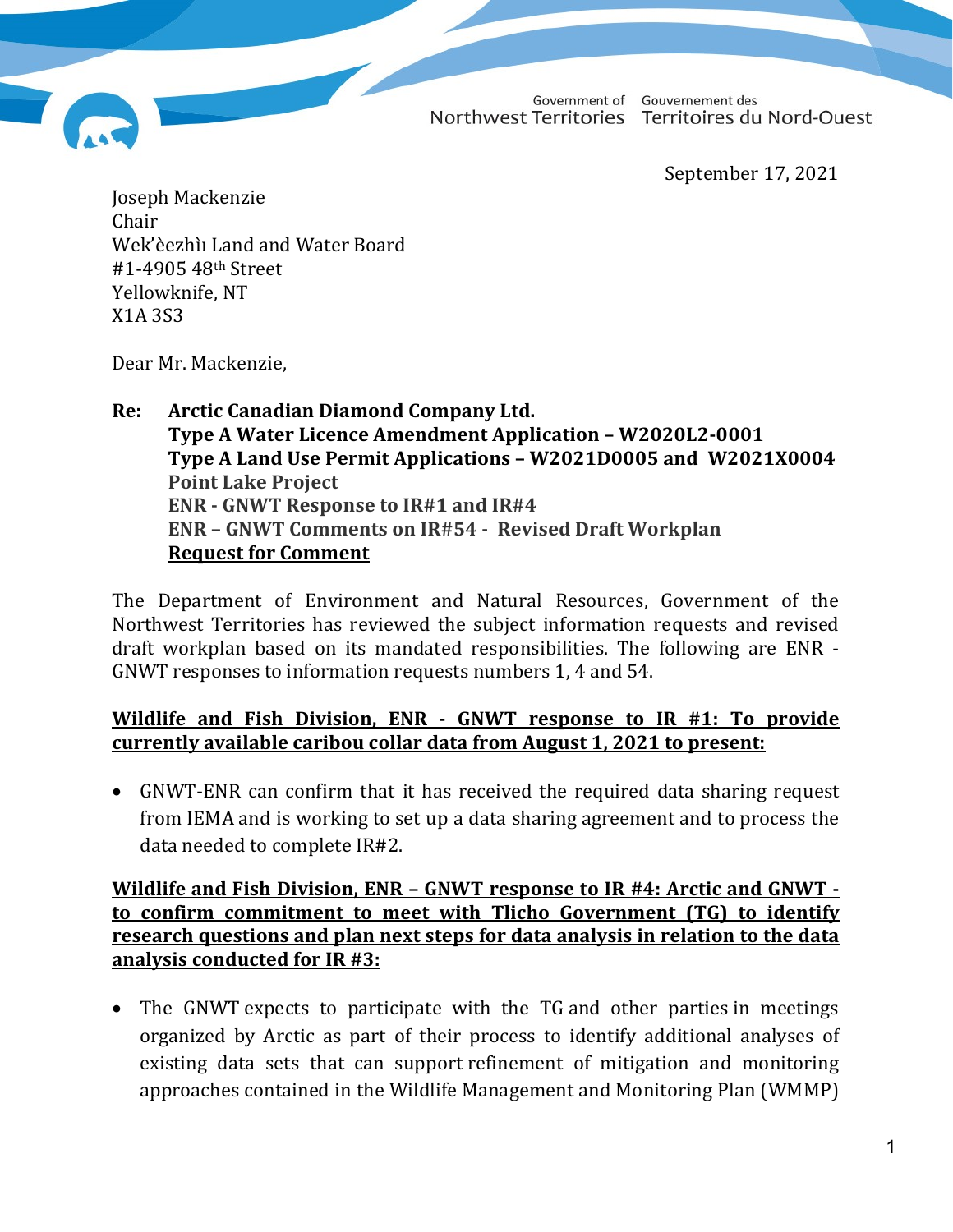to promote caribou movements through the whole mine site, including the Point Lake Project, in advance of further review of the WMMP.

# Water Management and Monitoring Division, ENR- GNWT - Comments on Revised Draft Workplan:

# Topic: IR#54 - Revised Public Hearing Date

# Comment:

As discussed at the technical session, ENR notes that the revised Public Hearing dates conflict with the Public Hearing for Canadian Zinc (CZN)'s Type A Water Licence Process, which is currently scheduled to be held during the same week. ENR notes that Section 24.1 of the Mackenzie Valley Resource Management Act (MVRMA) requires that Boards shall coordinate its activities, including hearings, with other Boards.

ENR has various staff and consultants that are scheduled to participate in the CZN hearing that are also required to attend the Point Lake hearing. As such, if the WLWB chooses to change the dates of the Point Lake hearing to occur on the same dates as the CZN hearing, the involvement and evidence provided by ENR during both of those hearings may be negatively impacted. It is ENR's understanding based on comments made at the Technical Session that this will also be the case for other parties such as Environment and Climate Change Canada (ECCC). As such, ENR is concerned that the scheduling of overlapping hearings has the potential to create a procedural fairness issue and strongly recommends that the WLWB coordinate with the Mackenzie Valley Land and Water Board (MVLWB) to avoid holding Type A Water Licence proceedings on the same dates.

# Recommendation:

1) ENR strongly recommends that, as per Section 24.1 of the MVRMA, the Wek'èezhìı Land and Water Board (WLWB) coordinate with the MVLWB to avoid holding separate Type A Water Licence proceedings during the same week.

# Topic 2: IR #54 - Public Review of Information Request Responses

# Comment:

ENR is supportive of the proposed review period for the Information Request Responses. This additional review time will provide parties with an opportunity to better formulate their arguments and recommendations for their intervention submissions.